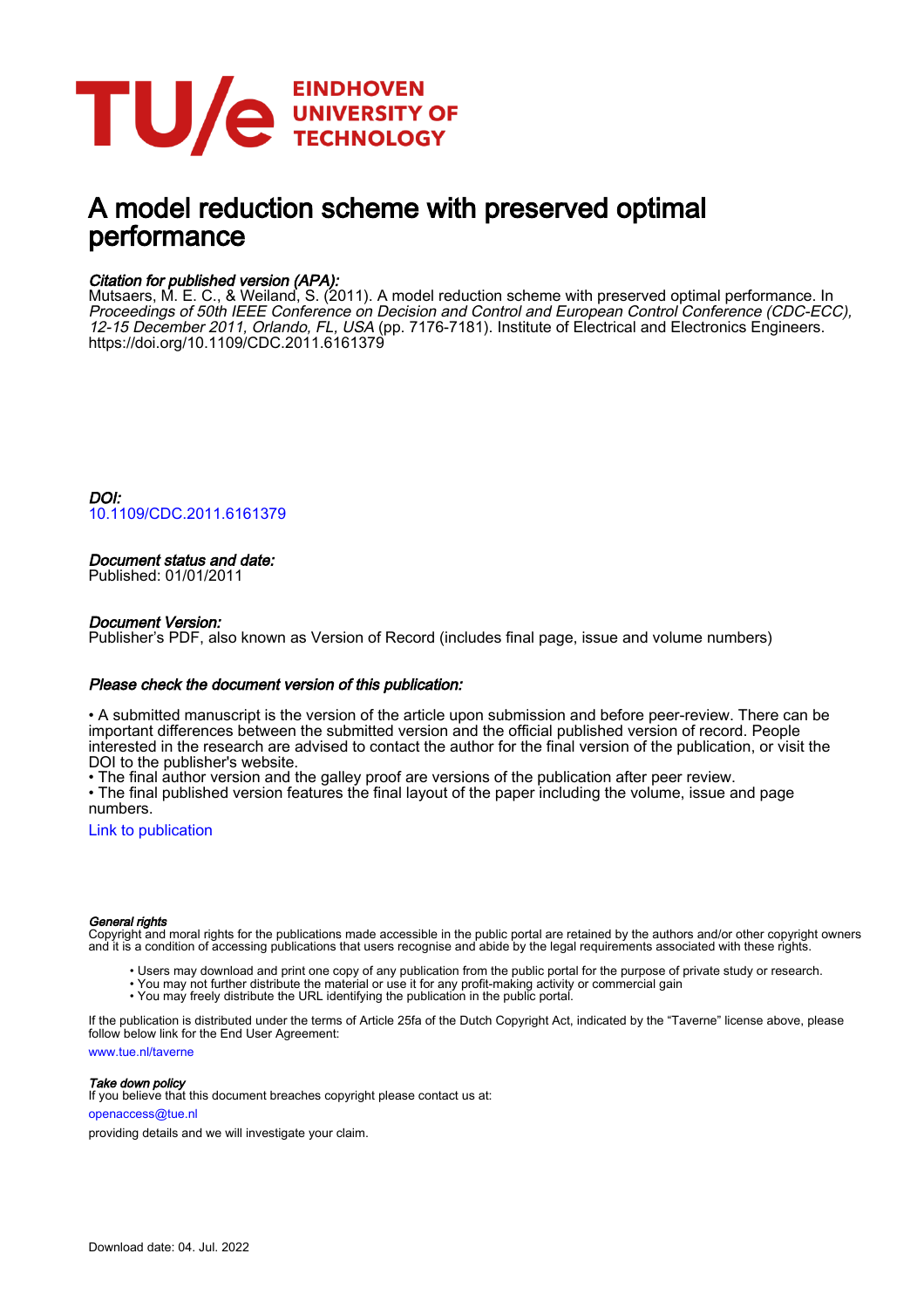# **A model reduction scheme with preserved optimal performance**

Mark Mutsaers and Siep Weiland

*Abstract***—This paper addresses a problem in control relevant model reduction. More specifically, a model reduction scheme is proposed that preserves the disturbance decoupling property of the to-be-reduced plant. It is shown that optimal feedback laws designed for the reduced system will actually be optimal for the non-reduced system. Moreover, a characterization is given for the minimal reduction order for which this property can be established. This can be extended to the design of observers for complex systems. The results are illustrated by a simulation example.**

#### I. INTRODUCTION

One of the most compelling applications of model reduction is to facilitate the synthesis of model based controllers for plants of high complexity. The most common strategies to achieve this are illustrated in Fig. 1, and can be referred to as an "optimize-then-reduce" and a "reduce-then-optimize" strategy. In the first approach a controller is synthesized for the full order system, where its complexity is subsequently reduced by approximating the controller by a simpler one. The second approach amounts to simplifying the to-becontrolled system by a model reduction technique followed by the subsequent synthesis of a controller on the basis of the simplified model. Often, in both approaches the model reduction is carried out in a manner that does not take the control objective into account. Consequently, there may be a considerable mismatch between control relevant properties of the full order model versus control relevant properties of the reduced order model. As noticed by many authors, this may be the case even when the reduced order model is a good approximation of the uncontrolled full order system.

Control relevant model reduction deals with the question of model approximation in which closed-loop performance criteria determine the quality of reduced order models. Model reduction strategies for control have been part of many earlier investigations [2], [3], [4], [7] and [10]. It is a general fact that model reduction of a to-be-controlled-plant generally degrades optimal achievable performance of the controlled system when the controller inferred from the reduced order model is implemented on the full order system. Usually, this performance degradation is justified and compensated by quantifying the robustness properties of the control system.

It is the purpose of this paper to investigate under what conditions optimal achievable performance can be left invariant in a model reduction scheme. More precisely, we address the general problem of disturbance decoupling for a linear

Department of Electrical Engineering, Eindhoven University of Technology, P.O. Box 513, 5600 MB Eindhoven, The Netherlands. M.E.C.Mutsaers@tue.nl and S.Weiland@tue.nl

time invariant system and propose a model reduction scheme in which optimal controllers of the reduced order system remain optimal for the full order system while, conversely, optimal controllers for the reduced order system also prove optimal for the full order system. In this manner, a model reduction scheme is developed that is specifically geared to leave disturbance decoupling properties of the (full order) plant invariant.

We provide a complete solution to this problem and characterize the minimal reduction degree for which disturbance decoupling of a full order plant can be maintained in the reduction procedure.

The paper is organized as follows. In Section II, the main problem will be formulated. Section III shows the main results of the approximation strategies for different controller and observer design problems. In Section IV, we will illustrate the results using a simulation example and conclusions are drawn in Section V. Notation and background information on geometric control theory is collected in the Appendix.

#### II. PROBLEM FORMULATION

The problem that will be addressed in this paper amounts to developing a reduction strategy for a full order LTI system such that the disturbance decoupling properties of the system are preserved in the reduction procedure. Hence, in the context of this paper an optimal controller will be a controller that achieves a complete decoupling of a distinguished output variable from a disturbance that enters the system. With the proposed reduction strategy, the "reduce-then-optimize" approach of Fig. 1 will yield a controller (or observer) of low complexity, that after interconnection with the original full order system results in an optimal closed-loop behavior.



Fig. 1. Strategies for controller design for large-scale systems.

This work is supported by the Dutch Technologiestichting STW under project number EMR.7851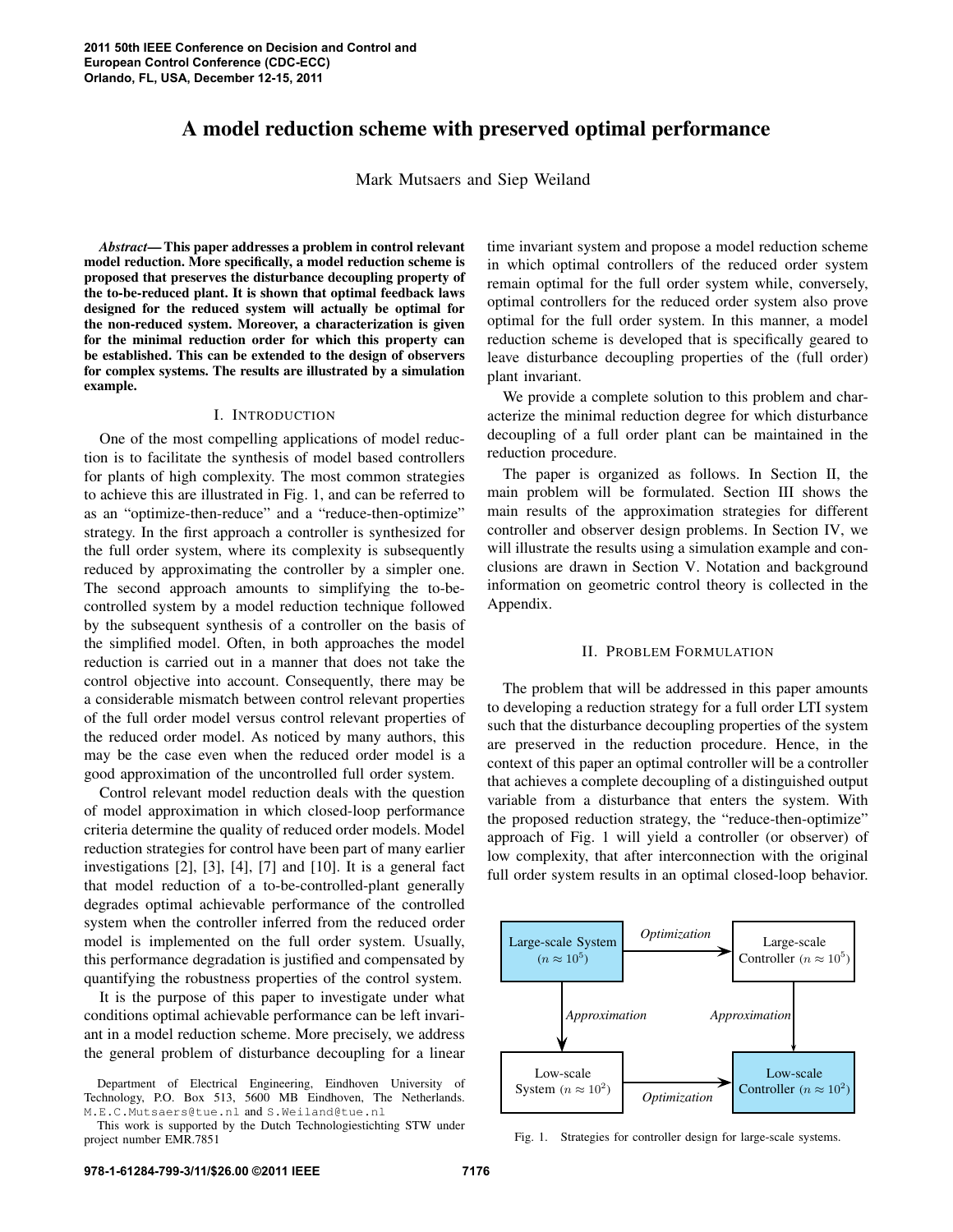The setting will be the following. Given is the system

$$
\Sigma_P: \begin{cases} \dot{x} = Ax + Bu + Gd, \\ y = Cx, \\ z = Hx + Du, \end{cases}
$$
 (1)

where  $x(t) \in \mathbb{R}^n := \mathcal{X}, u(t) \in \mathbb{R}^u := \mathcal{U}, d(t) \in \mathbb{R}^d := \mathcal{D},$  $y(t) \in \mathbb{R}^y := \mathcal{Y}$  and  $z(t) \in \mathbb{R}^z := \mathcal{Z}$  denote the state, control input, disturbance input, measured output and controlled output variable, respectively. We assume that there is not always a direct feed through from the control and disturbance inputs to the outputs in (1).

For the first class of control problems, it is assumed that the state variable is measured. That is, first suppose that  $C = I$  and consider the following control problems:

#### **Definition 2.1 (Disturbance Decoupling Problem):**

The disturbance decoupling problem (DDP) is said to be solvable for (1) if there exists  $F : \mathcal{Y} \to \mathcal{U}$  such that the feedback law  $u = Fx$  achieves a controlled system  $\dot{x} =$  $(A + BF)x + Gd$ ,  $z = Hx$ , where the output z does not depend on the disturbance d.

Hence, if DDP is solvable, the transfer function  $T(s) = H(sI - A - BF)^{-1}G + D = 0$  for some feedback F. We will say that such a feedback achieves disturbance decoupling. Some variations on this problem include the possibility to assign the spectrum of the closedloop state evolution matrix:

#### **Definition 2.2 (DDP with Stability):**

The disturbance decoupling problem with stability (DDPS) is said to be solvable for (1) if DDP is solvable with a feedback  $F: Y \to U$  that is stabilizing in the sense that  $\lambda(A+BF) \subset$ C−.

#### **Definition 2.3 (DDP with Pole Placement):**

The disturbance decoupling problem with pole placement (DDPPP) is said to be solvable for (1) if DDP is solvable with a feedback  $F : \mathcal{Y} \to \mathcal{U}$  such that the eigenvalues  $\lambda(A+BF)$  can be located at arbitrary points in the complex plane.

The second class of problems involves the synthesis of observers that achieve disturbance decoupling. To formalize these problems, it is assumed that  $B$  and  $D$  are zero, implying that the influence of the control input  $u$  is neglected.

#### **Definition 2.4 (DDEP):**

The disturbance decoupled estimation problem (DDEP) is said to be solvable if there exists an observer

$$
\Sigma_O: \begin{cases} \dot{\tilde{x}} = A\tilde{x} + L(y - C\tilde{x}), \\ \tilde{z} = H\tilde{x}, \end{cases}
$$
 (2)

with an observer gain  $L : \mathcal{Y} \to \mathcal{X}$  such that the estimation error  $\epsilon(t) = z(t) - \tilde{z}(t)$  does not depend on the disturbance input  $d$ .

It is easily verified that the estimation error dynamics satisfies  $\dot{e} = (A - LC)e + Gd$ ,  $\epsilon = He$ . If DDEP is solvable then the corresponding observer is said to achieve disturbance decoupling. The observer design problem can be extended so as to include additional properties of stability or pole placement on the spectrum  $\lambda(A-LC)$  of the error dynamics. We refer to these problems with the acronyms DDEPS and DDEPPP, respectively.

#### **Problem formulation:**

decoupling for  $\Sigma_P$ , and visa versa.

Given  $\Sigma_P$  as in (1), find a reduced order system

$$
\hat{\Sigma}_P : \begin{cases} \dot{\hat{x}} &= \hat{A}\hat{x} + \hat{B}u + \hat{G}d, \\ y &= \hat{C}\hat{x}, \\ z &= \hat{H}\hat{x} + \hat{D}u + \hat{E}d, \end{cases}
$$

such that:

**DDP** (or DDPS, DDPPP, DDEP) is solvable for 
$$
\Sigma_P
$$
 if and only if

DDP (or DDPS, DDPPP, DDEP) is solvable for  $\hat{\Sigma}_P$ . In addition, the obtained feedback (or observer) that achieves disturbance decoupling for  $\hat{\Sigma}_P$  also achieves disturbance

Obviously, a model order reduction scheme may or may not exhibit invariance of disturbance decoupling properties. Moreover, if a reduction scheme exhibits invariance of disturbance decoupling properties by reduction to order  $r < n$ , then this property may cease to exist by reduction orders  $r' < r$ .

For the introduced disturbance decoupling problems, we assume that the complete state vector is available as input for the to-be-designed controller (since  $C$  is assumed to be the identity matrix). Obviously, this is not possible in most practical cases. The problem where only partial state measurement is available for feedback is, in geometric control theory known as the disturbance decoupling problem with partial measurements (DDPM), is not dealt with in this paper (see e.g. [5], [6], [8]).

#### III. MAIN RESULTS

In this section, we first present the results for control relevant model reduction for the problems stated in Definition 2.1, 2.2 and 2.3. Afterwards, in Section III.B, reduction strategies are proposed that keep the property of disturbance decoupled estimation invariant.

#### *A. Reduction for controller design*

The interconnection structure that is used for the various types of disturbance decoupling problems is illustrated in the block scheme in Fig. 2. Here,  $\Sigma_P$  denotes the full order



Fig. 2. Interconnection structure used in disturbance decoupling problems.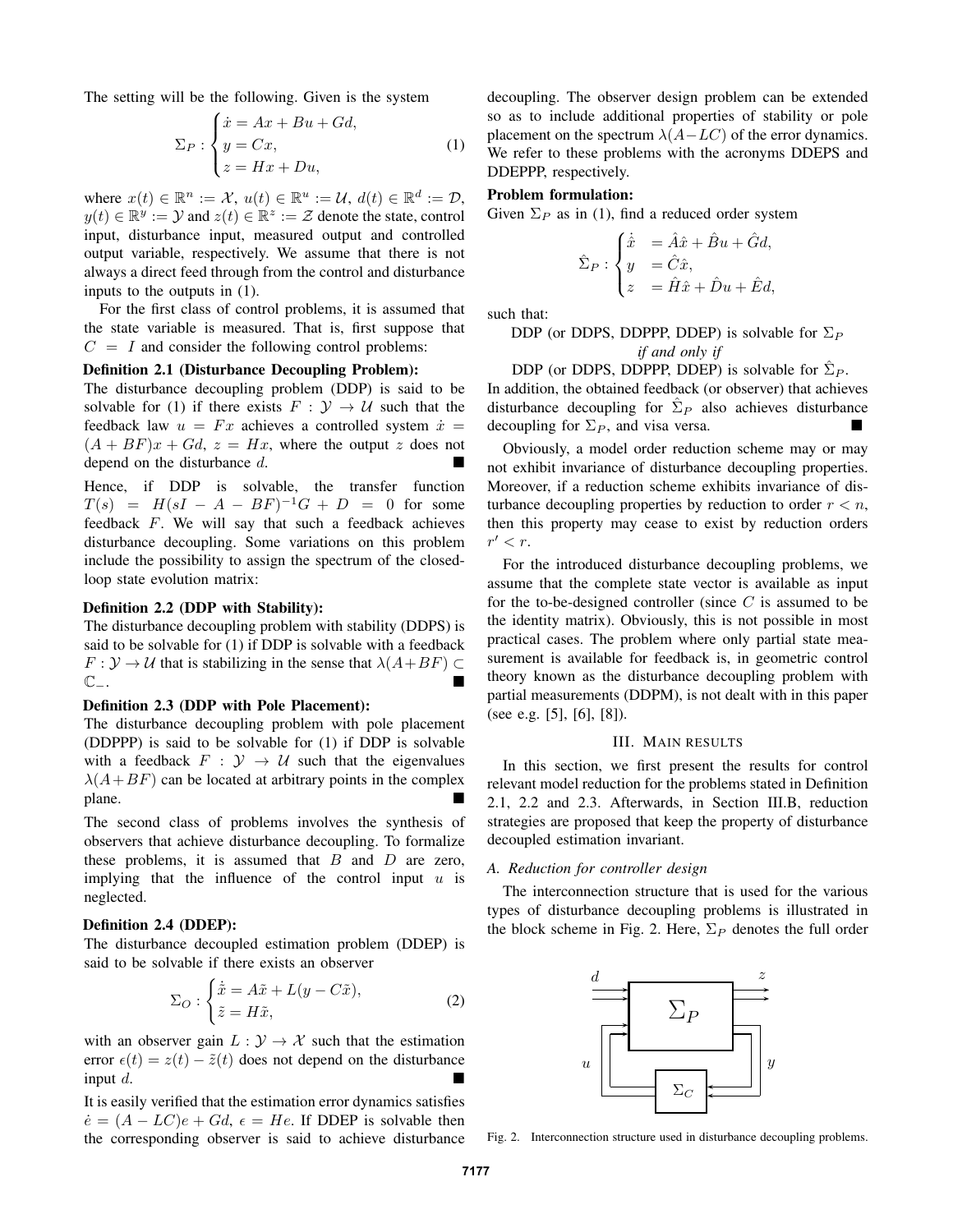model of the plant and  $\Sigma_C$  is the to-be-designed controller. The disturbances acting on the system are given by  $d$ ,  $u$  are the inputs that can be manipulated by the controller,  $y$  are the measurable outputs and  $z$  are the to-be-controlled outputs of the system.

For the different types of disturbance decoupling problems addressed, we want to construct a (static) feedback controller  $\Sigma_C$  such that the influence of the disturbance d is not visible on the outputs  $z$  in the controlled system. We start with DDP, where no additional stability or pole placement requirements are imposed. This problem is solved as follows [1], [9]:

#### **Lemma 3.1 (Disturbance decoupling problem):**

Let  $\mathcal{V}^* = \mathcal{V}^*(A, B, H, D)$  be associated with the system in (1). Then DDP is solvable for  $\Sigma_P$  if and only if im  $G \subset \mathcal{V}^*$ .  $\blacksquare$ 

For background information on the used notation and on controlled invariant subspaces, we refer to the Appendix. If DDP is solvable, then there exists a static feedback controller  $\Sigma_C$  defined by  $u = Fy$ , with  $F \in \mathbb{R}^{y \times u}$  that achieved decoupling of  $d$  from  $z$ . The class of all such feedback matrices is denoted  $\mathcal{F}(\Sigma_P)$ .

We are interested in developing a reduction strategy to obtain a lower order approximate model  $\hat{\Sigma}_P$  for the system in (1), such that the DDP property is preserved in the model reduction procedure. In addition, we require that the class of controllers  $\mathcal{F}(\Sigma_P)$  that solve DDP for  $\Sigma_P$  is invariant in the reduction.

Let  $\mathcal{V}^* = \mathcal{V}^*(A, B, H, D)$  be the controlled invariant subspace for  $\Sigma_P$  as defined in the Appendix. Consider the following reduced order model of order  $\dim(\mathcal{V}^*) \leq n$ 

$$
\hat{\Sigma}_P := \begin{cases}\n\dot{\hat{x}} &= \hat{A}\hat{x} + \hat{B}u + \hat{G}d, \\
y &= \hat{C}\hat{x}, \\
z &= \hat{H}\hat{x} + \hat{D}u + \hat{E}d,\n\end{cases}
$$
\n(3)

where we have the state space matrices:

$$
\hat{A} = \Pi_{\mathcal{V}^*} A|_{\mathcal{V}^*}, \qquad \hat{B} = \Pi_{\mathcal{V}^*} B, \qquad \hat{C} = C|_{\mathcal{V}^*}, \n\hat{G} = \Pi_{\mathcal{V}^*} G, \qquad \hat{H} = H A|_{\mathcal{V}^*}, \qquad \hat{D} = H B + D, \n\text{and} \qquad \hat{E} = \|\Pi_{\mathcal{L}} G\| \mathbb{I}_{zd}.
$$

Here,  $\Pi_{\mathcal{I}}$  and  $|_{\mathcal{I}}$  are the canonical projections and restrictions on a subspace  $\mathcal{I} \subset \mathcal{X}$  applied to the system matrices of the high-order model in (1),  $\|\cdot\|$  denotes the matrix norm, which is the maximal singular value of the matrix, and  $\mathcal L$  is any subspace of X such that  $\mathcal{X} = \mathcal{V}^* \oplus \mathcal{L}$ .

The matrix  $\mathbb{I}_{zd} \in \mathbb{R}^{z \times d}$  equals  $\begin{bmatrix} I \\ 0 \end{bmatrix}$ ,  $\begin{bmatrix} I & 0 \end{bmatrix}$  or I when the dimension of  $z$  is larger, smaller or equal to the dimension of d, respectively.

From this state space representation, one can observe that the dimension of  $\hat{x}$  is equal to  $\dim(\mathcal{V}^*)$ , since we have projected the original state vector onto  $\mathcal{V}^*$ . This has been illustrated in Fig. 3. The dimension of the reduced system in (3) is therefore dim  $V^* \leq n$ , and results in the following theorem:



Fig. 3. Projection used in reduction for DDP from  $\mathcal{X}$  onto  $\mathcal{V}^*$ .

#### **Theorem 3.1 (Reduction for DDP):**

The following statements are equivalent:

- 1) DDP solvable for  $\Sigma_P$  in (1)
- 2) DDP solvable for  $\hat{\Sigma}_P$  in (3)

Moreover, if  $u = \hat{F}\hat{x}$  solves DDP for  $\hat{\Sigma}_P$ , then  $u = Fx$ , with  $F|_{\mathcal{V}^*} = \hat{F}$  solves DDP for  $\Sigma_P$ . Conversely, if  $u = Fx$ solves DDP for  $\Sigma_P$ , then  $u = \hat{F}\hat{x}$ , with  $\hat{F} = F|_{\mathcal{V}^*}$ , solves DDP for  $\Sigma_P$ .  $P$  .

To prove this theorem, consider the following lemma:

#### **Lemma 3.2:**

The system  $\dot{x} = Ax + Bd$ ,  $z = Cx + Dd$  has transfer function  $T(s) = C(sI - A)^{-1}B + D = 0$  if and only if there exists an A invariant subspace  $\mathcal{L} \subset \mathcal{X}$  such that  $\text{im } B \subset \mathcal{L} \subset \text{ker } C$  and  $D = 0$ .

**Proof:**  $(1 \Rightarrow 2)$  DDP solvable for  $\Sigma_P$  implies  $\exists F$  such that  $(A + BF)\mathcal{V}^* \subset \mathcal{V}^* \subset \text{ker}(H + DF)$  and  $\text{im } G \subset \mathcal{V}^*$ . Set  $\hat{F} = F|_{\mathcal{V}^*}$ . Then,  $\hat{H} + \hat{D}\hat{F} = HA|_{\mathcal{V}^*} + (HB + D)\hat{F} =$  $H(A|_{\mathcal{V}^*}+BF|_{\mathcal{V}^*})+DF|_{\mathcal{V}^*}=H(A+BF)|_{\mathcal{V}^*}+DF|_{\mathcal{V}^*}\subset$  $H\mathcal{V}^* + DF\mathcal{V}^* = (H + DF)\mathcal{V}^* = 0$ , where we have used  $\lim H(A+BF)V^* \subset HV^* = 0$ . Then, the feedback  $u = \hat{F}\hat{x}$ establishes that  $z = (\hat{H} + \hat{D}\hat{F})\hat{x} = 0$ . Since  $\text{im }\hat{G} \subset \text{im } G$ , DDP is solvable for  $\sum_{P}$ .

 $(2 \Rightarrow 1)$  Suppose DDP is solvable for  $\hat{\Sigma}_p$ . Let  $\hat{\mathcal{V}}^*$  be the largest controlled invariant subspace in  $\hat{\Sigma}_p$  such that  $(\hat{A} + \hat{B}\hat{F})\hat{\mathcal{V}}^* \subset \hat{\mathcal{V}}^* \subset \text{ker}(\hat{H} + \hat{D}\hat{F})$  and  $\text{im}\,\hat{G} \subset \hat{\mathcal{V}}^*$  for some  $\hat{F}$ . From Lemma 3.2 we know that  $\hat{E} = 0$ . Redefine  $\hat{F} := F|_{\mathcal{V}^*}$  with  $F \in \mathcal{F}(\Sigma_P)$ , so we observe that  $\hat{H} + \hat{D}\hat{F} =$  $H(A + BF)|_{\mathcal{V}^*} + DF|_{\mathcal{V}^*} \subset H(A + BF)\mathcal{V}^* + DF\mathcal{V}^* \subset$  $(H + DF)V^* = 0$ , where the last equality follows from the definition of  $\mathcal{V}^*$  and the fact that  $\tilde{F} \in \mathcal{F}(\Sigma_P)$ . Conclude that  $\hat{F} = F|_{\mathcal{V}^*}$  solves DPP for  $\hat{\Sigma}_P$ . To prove that DDP is solvable for  $\Sigma_P$  observe that, by the previous construction,  $(A + BF)\mathcal{V}^* \subset \mathcal{V}^* \subset \text{ker}(H + DF)$  and since  $\hat{E} = 0$ we have  $\sigma_{\text{max}}(\Pi_{\mathcal{L}}G) = 0$  and so  $\Pi_{\mathcal{L}}G = 0$  implying that  $\lim G \subset V^*$ . By Lemma 3.1 we then have that DDP is solvable in  $\Sigma_P$ .

 $\Box$ 

The following remarks pertain to Theorem 3.1:

• The proposed reduction strategy results in an approximation of order  $\dim(\mathcal{V}^*)$ . This model order is less or equal to the order of the full model, and preserves the desired closed-loop optimal performance.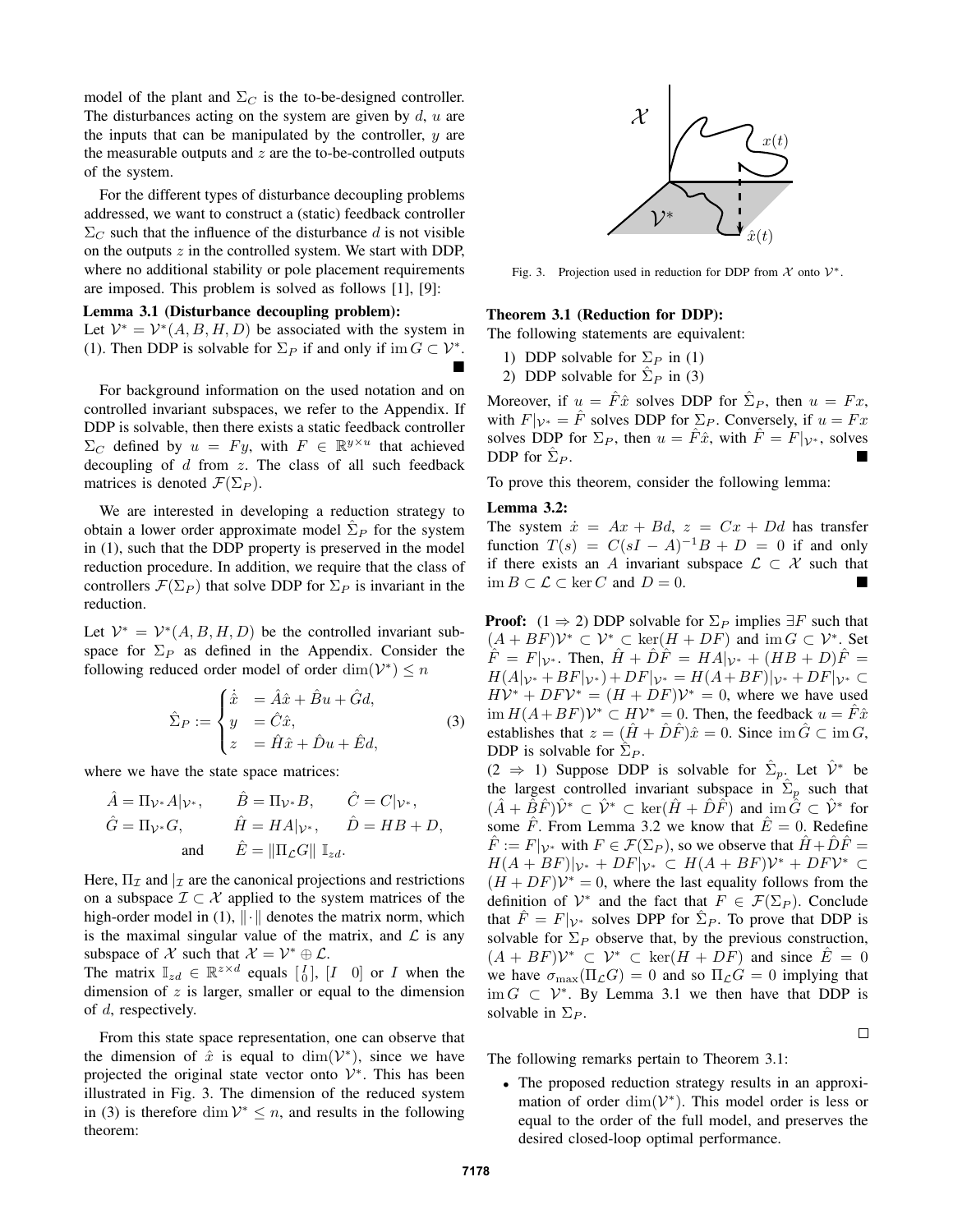• As depicted in Fig. 3, the projection onto  $V^*$  is used. In general, the dimension of  $\mathcal{V}^*$  is not the lowest reduction order for which the DDP property remains invariant. The lowest achievable order is characterized as follows:

**Theorem 3.2:** The minimal achievable order of reduction possible, such that DDP solvability is preserved, is given by the smallest  $V$  subspace fulfilling the conditions:

 $r_{\min} = \min_{\mathcal{V}} \dim \{ \mathcal{V} \mid \exists F \text{ such that } \text{im } G \subset \mathcal{V} \text{ and }$ 

 $(A + BF)\mathcal{V} \subset \mathcal{V} \subset \text{ker}(H + DF)$ .

• From the previous remark, we can conclude that there is a guaranteed performance degradation for all reduced order models of order  $r < r_{\min}$ .

To make the results presented in (3) more accessible, we give the following example:

**Example 3.1:** Assume that we can apply an appropriate state transformation on the system in (1) such that  $x = \begin{bmatrix} x_1 \\ x_2 \end{bmatrix}$ , where  $x \in \mathcal{X} = \mathcal{L} \oplus \mathcal{V}^*$ ,  $x_2 \in \mathcal{V}^*$  and  $x_1 \in \mathcal{L}$ . We then have:

$$
\Sigma_P : \begin{cases} \begin{bmatrix} \dot{x}_1 \\ \dot{x}_2 \end{bmatrix} = \begin{bmatrix} A_{11} & A_{12} \\ A_{21} & A_{22} \end{bmatrix} \begin{bmatrix} x_1 \\ x_2 \end{bmatrix} + \begin{bmatrix} B_1 \\ B_2 \end{bmatrix} u + \begin{bmatrix} G_1 \\ G_2 \end{bmatrix} d, \\ z = \begin{bmatrix} H_1 & H_2 \end{bmatrix} \begin{bmatrix} x_1 \\ x_2 \end{bmatrix} + Du, \\ y = \begin{bmatrix} x_1 \\ x_2 \end{bmatrix} .\end{cases}
$$

Then, the reduced order system leaving the DDP property invariant is given by:

$$
\hat{\Sigma}_P : \begin{cases} \dot{\hat{x}} = A_{22}\hat{x} + B_{2}u + G_{2}d, \\ z = [H_1 H_2] \begin{bmatrix} A_{12} \\ A_{22} \end{bmatrix} \hat{x} + ([H_1 H_2] \begin{bmatrix} B_1 \\ B_2 \end{bmatrix} + D) u, \\ y = \hat{x}, \end{cases}
$$

and has an order  $\dim(\mathcal{V}^*) \leq n$ .

Now consider the problems formulated in Definition 2.2 and Definition 2.3. The solvability conditions for these problem are as follows [1], [9]:

#### **Lemma 3.3 (DDPS):**

Let  $\mathcal{V}_g^* = \mathcal{V}_g^*(A, B, H, D)$  associated with the system  $\Sigma_P$ in (1) if and only if im  $G \subset V_g^*$  and the pair  $(A, B)$  is stabilizable.

If DDPS is solvable, there exists a static feedback controller  $\Sigma_C$  such that  $u = Fy$  with  $F \in \mathcal{F}_q(\Sigma_P)$ . Consider the reduced order system (3), but now with the state space matrices:

$$
\begin{aligned} \hat{A} &= \Pi_{\mathcal{V}_{g}^{*}}A|_{\mathcal{V}_{g}^{*}}, & \hat{B} &= \Pi_{\mathcal{V}_{g}^{*}}B, & \hat{C} &= C|_{\mathcal{V}_{g}^{*}},\\ \hat{G} &= \Pi_{\mathcal{V}_{g}^{*}}G, & \hat{H} &= HA|_{\mathcal{V}_{g}^{*}}, & \hat{D} &= HB + D,\\ & \text{and} & \hat{E} &= \|\Pi_{\mathcal{L}_{g}}G\|~\mathbb{I}_{zd}, \end{aligned}
$$

Here,  $\mathcal{L}_g$  is any subspace of the X such that  $\mathcal{X} = \mathcal{V}_g^* \oplus \mathcal{L}_g$ and  $\mathbb{I}_{zd}$  is defined in a similar manner as before. This reduced order system has complexity  $\dim(\mathcal{V}_g^*)$  and yields the following result:

#### **Theorem 3.3 (Reduction for DDPS):**

Assume  $\Sigma_P$  is stabilizable. Then, equivalent are:

- 1) DDPS is solvable for  $\Sigma_P$  in (1)
- 2) DDPS is solvable for  $\hat{\Sigma}_P$  in (3)

Moreover, if  $u = \hat{F}\hat{x}$  solves DDPS for  $\hat{\Sigma}_P$ , then  $u = Fx$ , with  $F|_{\mathcal{V}_g^*} = \hat{F}$  and  $F|_{\mathcal{L}_g} = F_s|_{\mathcal{L}_g}$ , with  $F_s$  any stabilizing feedback such that  $\sigma(A + BF_s) \subset \mathbb{C}_-$ , solves DDPS for  $\Sigma_P$ . Conversely, if  $u = Fx$  solves DDPS for  $\Sigma_P$ , then  $u = \hat{F}\hat{x}$ , with  $\hat{F} = F|_{\mathcal{V}_g^*}$ , solves DDPS for  $\hat{\Sigma}_P$ .

The proof of this theorem is similar to the one in Theorem 3.1.

We also address the problem of disturbance decoupling with closed-loop pole placement, known as DDPPP. In this problem, we want to ensure that the closed-loop poles are located at arbitrary places in the complex plane. Known solvability conditions are given as follows:

#### **Lemma 3.4 (DDPPP):**

Let  $\mathcal{R}^* = \mathcal{R}^*(A, B, H, D)$  be a subspace of  $\mathcal{V}^*(A, B, H, D)$ associated with  $\Sigma_P$ . Then, DDPPP is solvable for  $\Sigma_P$  if and only if  $\text{im } G \subset \mathbb{R}^*$  and  $(A, B)$  is controllable.

Here, the class of controllers  $\Sigma_C$  is given by  $\mathcal{F}_{pp}(\Sigma_P)$ . Consider the reduced order model (3) with the state space matrices:

$$
\hat{A} = \Pi_{\mathcal{R}^*} A|_{\mathcal{R}^*}, \qquad \hat{B} = \Pi_{\mathcal{R}^*} B, \qquad \hat{C} = C|_{\mathcal{R}^*}, \n\hat{G} = \Pi_{\mathcal{R}^*} G, \qquad \hat{H} = H A|_{\mathcal{R}^*}, \qquad \hat{D} = H B + D, \n\text{and} \qquad \hat{E} = \|\Pi_{\mathcal{L}_{pp}} G\| \mathbb{I}_{zd},
$$

with  $\mathcal{X} = \mathcal{R}^* \oplus \mathcal{L}_{pp}$ . Without technical difficulties, we then obtain the following result:

#### **Theorem 3.4 (Reduction for DDPPP):**

Assume  $\Sigma_P$  is controllable. Then, equivalent are:

- 1) DDPPP is solvable for  $\Sigma_P$  in (1)
- 2) DDPPP is solvable for  $\hat{\Sigma}_P$  in (3)

Moreover, if  $u = \hat{F}\hat{x}$  solves DDPPP for  $\hat{\Sigma}_P$  at pole location  $\hat{\pi} \subset \mathbb{C}$ , then  $u = Fx$ , with  $F|_{\mathcal{R}^*} = \hat{F}$  solves DDPPP for  $\Sigma_P$  at pole locations  $\pi \supset \hat{\pi}$ . Conversely, if  $u = Fx$  solves DDPPP for  $\Sigma_P$  at pole location  $\pi \subset \mathbb{C}$ , then  $u = \hat{F}\hat{x}$ , with  $\hat{F} = F|_{\mathcal{R}^*}$ , solves DDPPP for  $\hat{\Sigma}_P$  at pole location  $\hat{\pi} \subset \pi$ .  $\blacksquare$ 

The proof goes in a similar manner as for DDP and DDPS, and is therefore omitted in this paper. Obviously, the number of poles that can be placed in  $\Sigma_P$  is larger than in  $\hat{\Sigma}_P$ . For this full order system, the poles placed due to  $F|_{\mathcal{R}^*} = \hat{F}$  are the same as the placed ones in  $\hat{\Sigma}_P$  (namely  $\hat{\pi}$ ). Note that the actual pole locations  $\pi$  and  $\hat{\pi}$  can be chosen arbitrary due to the definition of DDPPP.



Fig. 4. Disturbance Decoupling Estimation Problem (DDEP).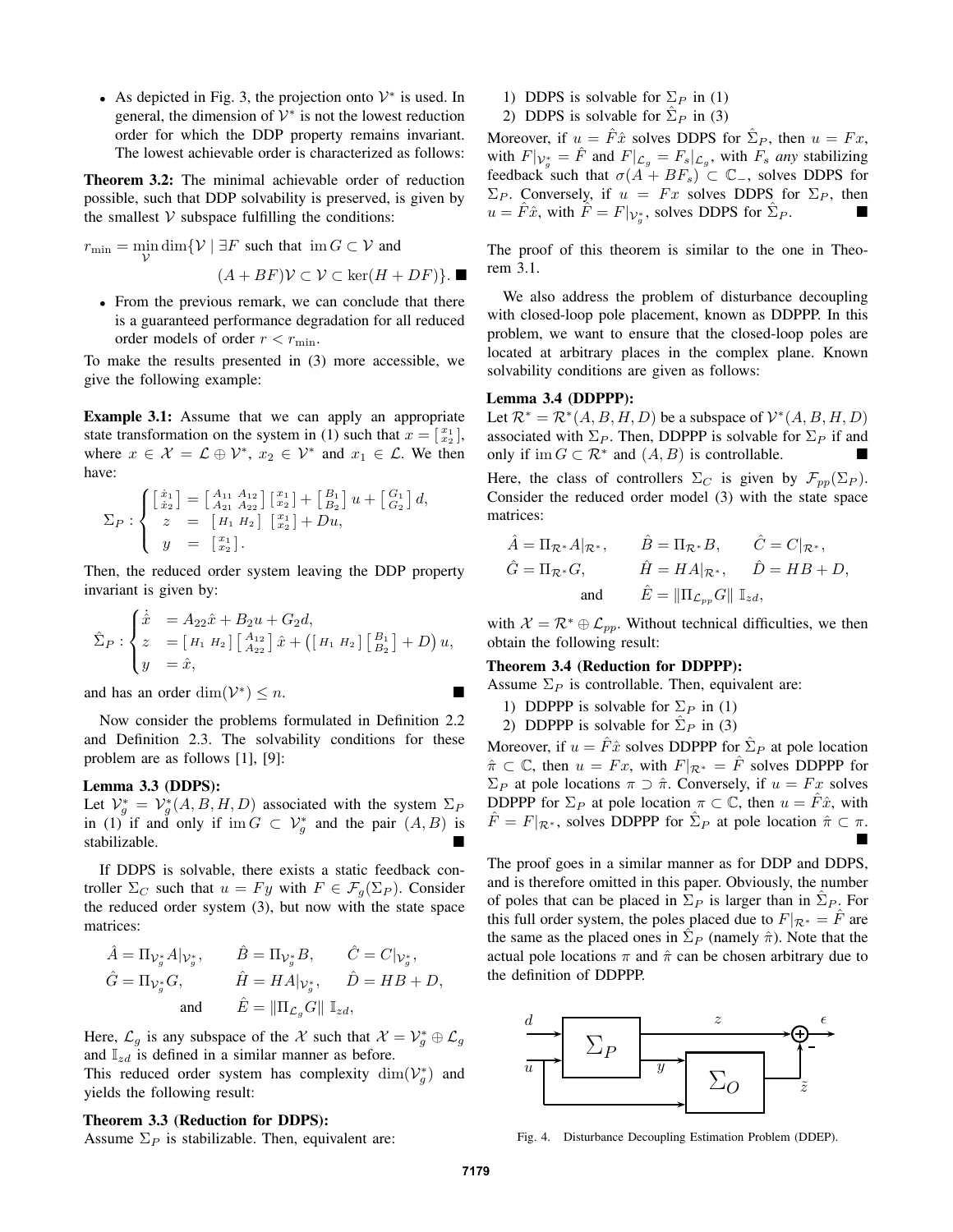#### *B. Reduction for observer design*

Not only the problem of model reduction for the design of controllers needs to be answered, but also the use of observers is crucial for large-scale systems. Here, we also do not want to lose information during the approximation step of the "reduce-then-optimize" strategy (see Fig. 1), that is relevant for the design of the observer.

The discussed observer design problem is depicted in Fig. 4, where  $\Sigma_P$  is the same large-scale system as in (1) and  $\Sigma_O$  is the low order to-be-designed observer as in (2). In contrast to the results in the previous subsection, this will not be a static system but will be dynamic. With this observer, we want to get an optimal estimate  $\hat{z}$  for the original state  $z$  such that the influence of the input  $u$  as well as the disturbance  $d$  is not visible on the error  $\epsilon$ . It is therefore called a Disturbance Decoupling Estimation Problem (DDEP). This problem is discussed extensively in geometric control theory (e.g. [8]), and is solvable if the following condition holds:

#### **Lemma 3.5 (DDEP):**

Given  $S^* = S^*(A, G, C, 0)$  containing im G for the system  $\Sigma_P$  in (1). Then, DDEP is solvable for  $\Sigma_P$  if and only if  $S^* \cap \ker C \subset \ker H$ .

For this observer design problem, we consider to use a reduced order model for the large-scale  $\Sigma_P$  as in (3) with the state space matrices:

$$
\begin{aligned}\n\hat{A} &= \Pi_{\mathcal{S}^*} A |_{\mathcal{S}^*}, & \hat{C} &= C |_{\mathcal{S}^*}, & \hat{G} &= \Pi_{\mathcal{S}^*} G, \\
\hat{H} &= \Pi_{\mathcal{S}^*} H, & \hat{E} &= \|\Pi_{\mathcal{L}_O} G\| \,\, \mathbb{I}_{zd}\n\end{aligned}
$$

with  $\mathcal{X} = \mathcal{S}^* \oplus \mathcal{L}_O$ . In this case, we reduced the complexity of the original system from *n* towards  $\dim(S^*) \leq n$ . In contrast to the case for DDP(S/PP), it is not possible to find a projection towards a lower dimensional conditioned invariant subspace, since the applied projection onto  $S^*$  is the smallest one. The chosen values for the matrices result in the following:

#### **Theorem 3.5 (Reduction for DDEP):**

The following statements are equivalent:

- 1) DDEP is solvable for  $\Sigma_P$  in (1)
- 2) DDEP is solvable for  $\hat{\Sigma}_P$  in (3)

Moreover, if the observer gain  $\hat{L}$  solves DDEP for  $\hat{\Sigma}_P$ , then L, with  $\Pi_{\mathcal{S}^*}L = L$  solves DDEP for  $\Sigma_P$ . Conversely, if L solves DDEP for  $\Sigma_P$ , then  $\hat{L}$ , with  $\hat{L} = \Pi_{\mathcal{S}^*} L$ , solves DDEP for  $\Sigma_P$ .  $P$ .

The proof of this result can be obtained in a similar manner as done for the disturbance decoupling problems in the previous subsection. The results for DDEP can also be extended to the problems of DDEPS and DDEPPP [8], where the error spectrum of  $\epsilon$  should be stable or should have poles within a certain subset of the complex plane, respectively.

#### IV. SIMULATION EXAMPLE

To illustrate that the proposed reduction techniques indeed keep the desired closed-loop performance invariant, we apply the proposed strategy for DDP, discussed in Theorem 3.1, on a simulation example. The dynamical system  $\Sigma_P$ , that needs



Fig. 5. Bode plots of open loop behavior for reduced order systems used to solve DDP. (Original system, Hankel approximation, Proposed approximation)

to be reduced as in (1), is chosen to have randomly generated state space matrices, one disturbance d acting on the system, two control inputs  $u$  and one measured output  $z$ . The "largescale" system has a complexity of  $\dim(\mathcal{X}) = 5$ , which we want to reduce to an approximation of order 4. The open-loop bode plot for the large-scale system has been illustrated in blue in Fig. 5. To make comparisons between our proposed reduction scheme and classical reduction methods, we also applied optimal Hankel norm approximation resulting in the  $4^{\text{th}}$  order approximant  $\hat{\Sigma}_{P,\text{good}}$  in green. It is still possible to solve the DDP using this approximation, however due to the reduction method it is not possible to extend the found state feedback such that it can be connected to the original system. The reduced system  $\hat{\Sigma}_{P, proposed}$  in (3) results in the